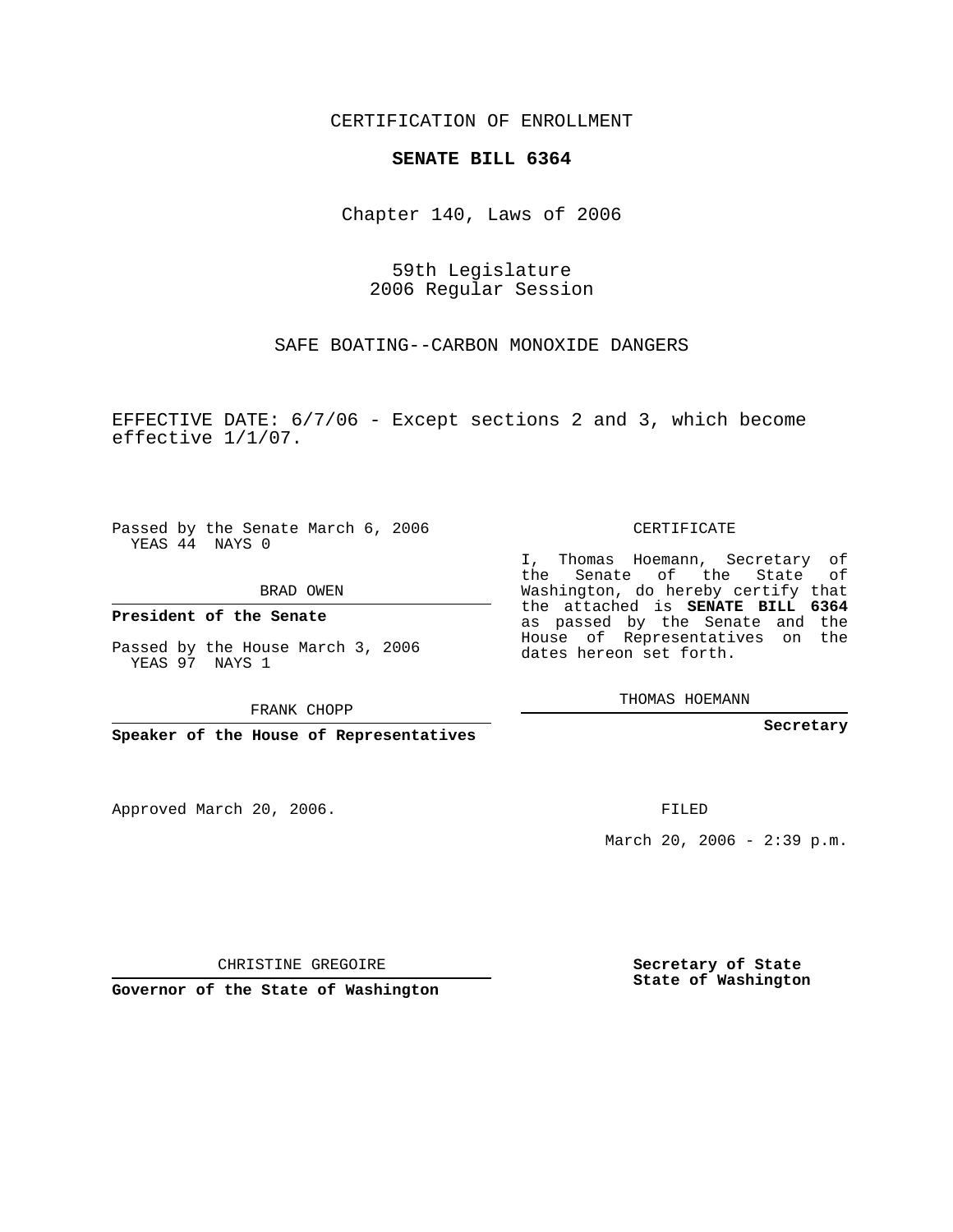## **SENATE BILL 6364** \_\_\_\_\_\_\_\_\_\_\_\_\_\_\_\_\_\_\_\_\_\_\_\_\_\_\_\_\_\_\_\_\_\_\_\_\_\_\_\_\_\_\_\_\_

\_\_\_\_\_\_\_\_\_\_\_\_\_\_\_\_\_\_\_\_\_\_\_\_\_\_\_\_\_\_\_\_\_\_\_\_\_\_\_\_\_\_\_\_\_

## AS AMENDED BY THE HOUSE

Passed Legislature - 2006 Regular Session

**State of Washington 59th Legislature 2006 Regular Session By** Senators Roach, Rasmussen, Kastama, Haugen and Kline Read first time 01/11/2006. Referred to Committee on Natural Resources, Ocean & Recreation.

1 AN ACT Relating to the regulation of recreational vessels; amending RCW 79A.60.610; adding a new section to chapter 79A.60 RCW; adding new sections to chapter 88.02 RCW; creating a new section; prescribing penalties; and providing an effective date.

BE IT ENACTED BY THE LEGISLATURE OF THE STATE OF WASHINGTON:

 NEW SECTION. **Sec. 1.** A new section is added to chapter 79A.60 RCW to read as follows:

 (1) No person may operate a motor driven boat or vessel or have the engine of a motor driven boat or vessel run idle while an individual is teak surfing, platform dragging, or bodysurfing behind the motor driven boat or vessel.

 (2) No person may operate a motor driven boat or vessel or have the engine of a motor driven boat or vessel run idle while an individual is occupying or holding onto the swim platform, swim deck, swim step, or swim ladder of the motor driven boat or vessel.

 (3) Subsection (2) of this section does not apply when an individual is occupying the swim platform, swim deck, swim step, or swim ladder for a very brief period of time while assisting with the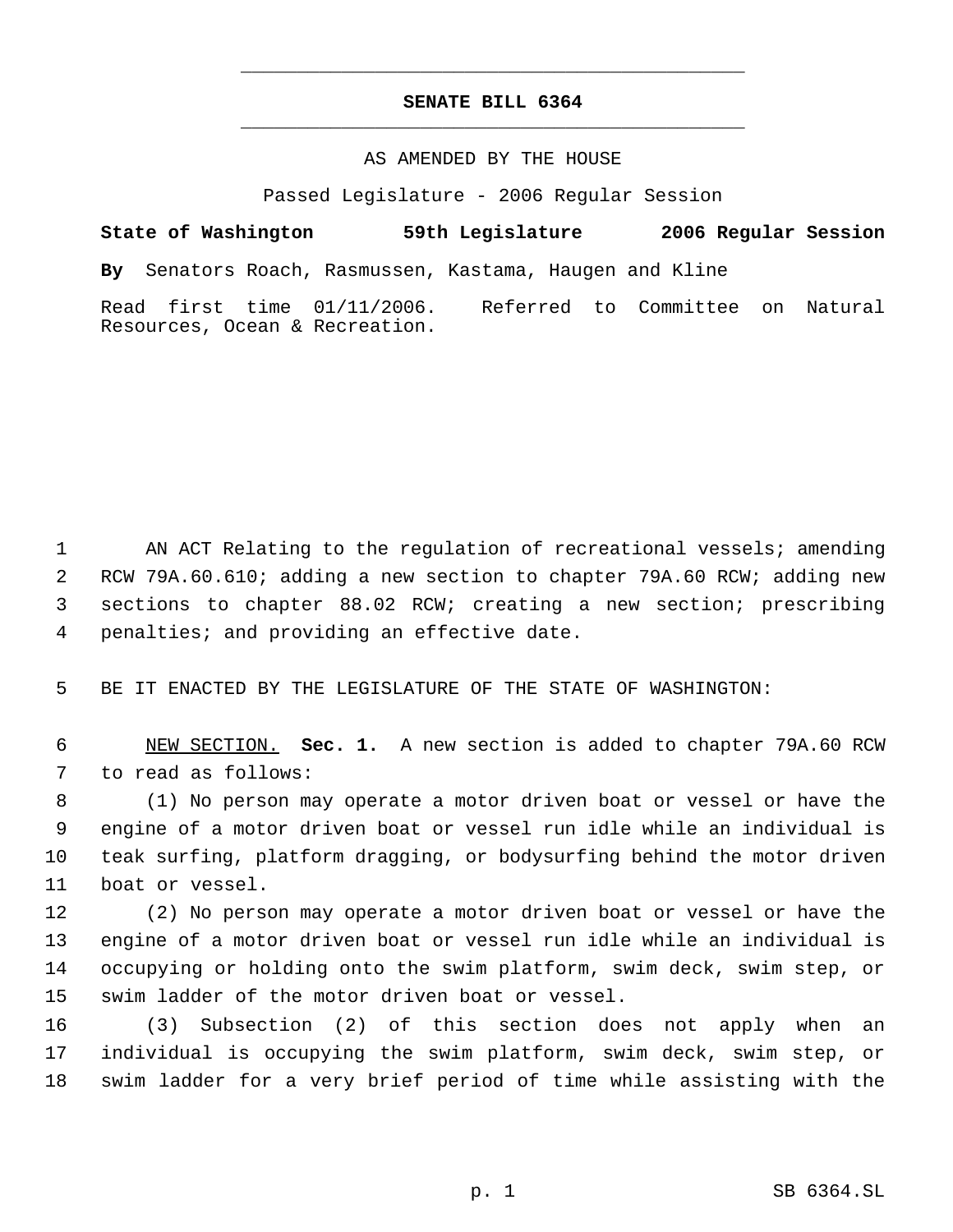docking or departure of the vessel, while exiting or entering the vessel, or while the vessel is engaged in law enforcement or emergency rescue activity.

 (4) For the purposes of this section, "teak surfing" or "platform dragging" means holding onto the swim platform, swim deck, swim step, swim ladder, or any portion of the exterior of the transom of a motor driven boat or vessel for any amount of time while the motor driven boat or vessel is underway at any speed.

 (5) For the purposes of this section, "bodysurfing" means swimming or floating on one's stomach or on one's back on or in the wake directly behind a motor driven boat or vessel that is underway.

 (6) A violation of this section is a natural resource infraction punishable as provided under chapter 7.84 RCW, however the fine imposed may not exceed one hundred dollars.

 NEW SECTION. **Sec. 2.** A new section is added to chapter 88.02 RCW to read as follows:

 (1) Any new or used motor driven boat or vessel, as that term is defined in RCW 79A.60.010, other than a personal watercraft, sold within this state must display a carbon monoxide warning sticker developed by the department on the interior of the vessel.

 (2) For vessels sold by a dealer, the dealer shall ensure that the warning sticker has been affixed prior to completing a transaction.

 (3) For a vessel sold by an individual, the department shall include the sticker in the registration materials provided to the new owner, and the department shall notify the new owner that the sticker must be affixed as described in subsection (1) of this section.

 (4) A warning sticker already developed by a vessel manufacturer may satisfy the requirements of this section if it has been approved by the department. The department shall approve a carbon monoxide warning sticker that has been approved by the United States coast guard for similar uses in other states.

 NEW SECTION. **Sec. 3.** A new section is added to chapter 88.02 RCW to read as follows:

 The department shall include an informational brochure about the dangers of carbon monoxide poisoning and vessels and the warning stickers required by section 2 of this act as part of the registration